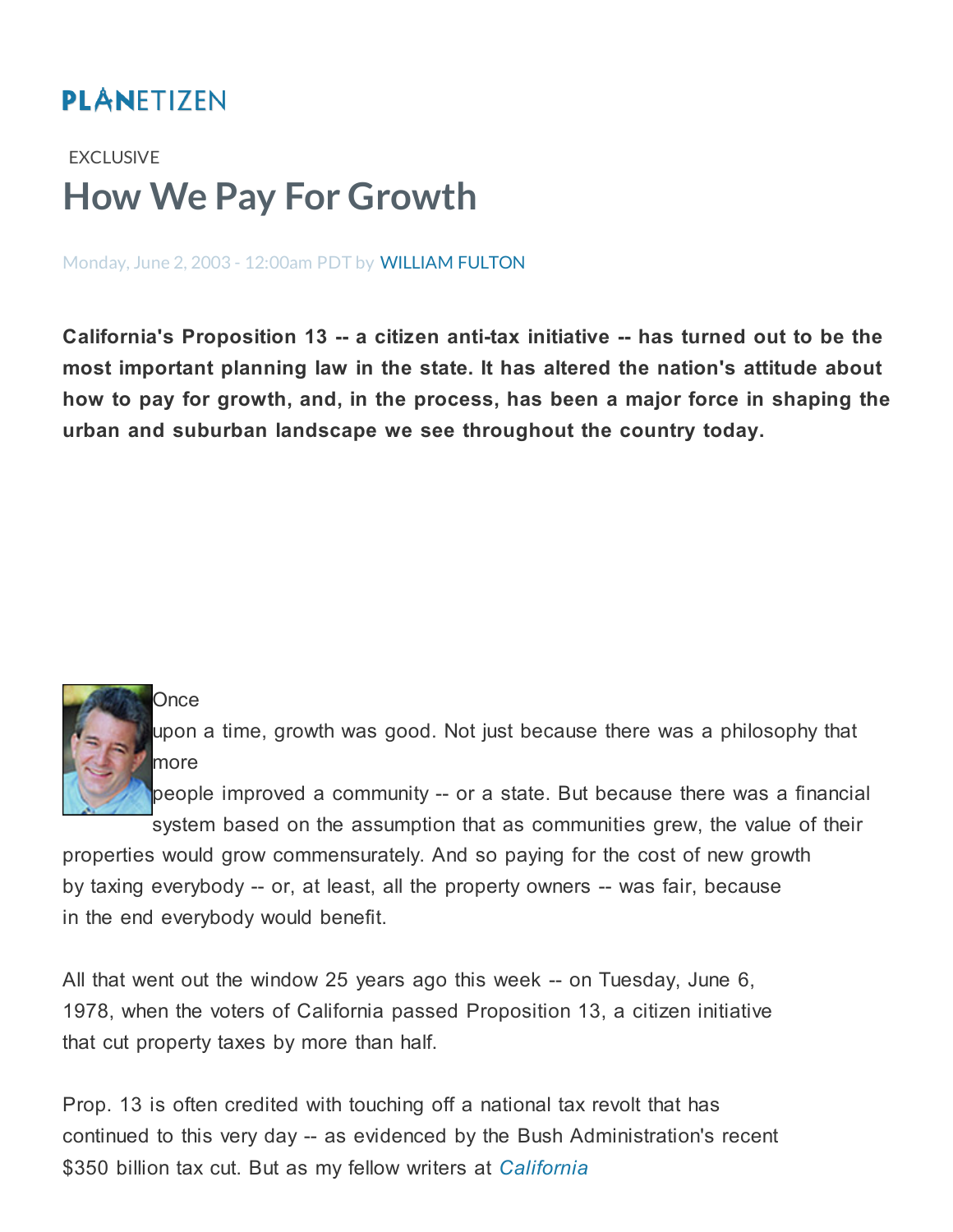Planning & [Development](http://www.cp-dr.com/) Report and I point out in a new report commemorating this anniversary, Prop. 13 did much more than increase pressure to cut taxes. It altered the nation's entire attitude about how to pay for growth -- and, in the process, it has been a major force in shaping the urban and suburban landscape we see throughout the country today.

Very simply, the Prop. 13 psychology changed our view of growth from good to bad. New development that once helped us prosper now threatened to bankrupt us. As a result, the concept that "growth must pay for itself" became deeply embedded in our national psyche. And that has changed everything about the planning and development game.

Fiscal zoning and competition between municipalities for tax revenue is nothing new. Neither is the vigorous political jockeying within any community over who pays for new growth, nor the slow-growth desire to "pull up the drawbridge", nor even the practice of requiring two-thirds voter approval for local school bonds. All these things existed before 1978. But all were accelerated by the passage of Proposition 13.

Part of Proposition 13's intent, of course, was to reduce the size of government by reducing the amount of tax revenue available. But it is not the basic impulse of government to cut its own size. Rather than do that, local government agencies throughout the state have gone into survival mode in two different ways. First, they have intensified their competition with one another for the revenue sources available. Second, they have been endlessly inventive in finding new sources of revenue that are not subject to Prop. 13's limitations.

And because local government revenues sources are so closely tied to land and real estate development, this new "post-Prop 13" culture was quickly translated into tangible changes on the urban landscape, many of which were tied to post-Proposition 13 revenue-raising strategies.

The "auto mall" is now common throughout the United States, but it was invented in California -- not by the auto industry trying to sell cars, but by local governments trying to capture sales taxes. The plethora of outlet malls, entertainment retail centers, and regional malls is also partly the result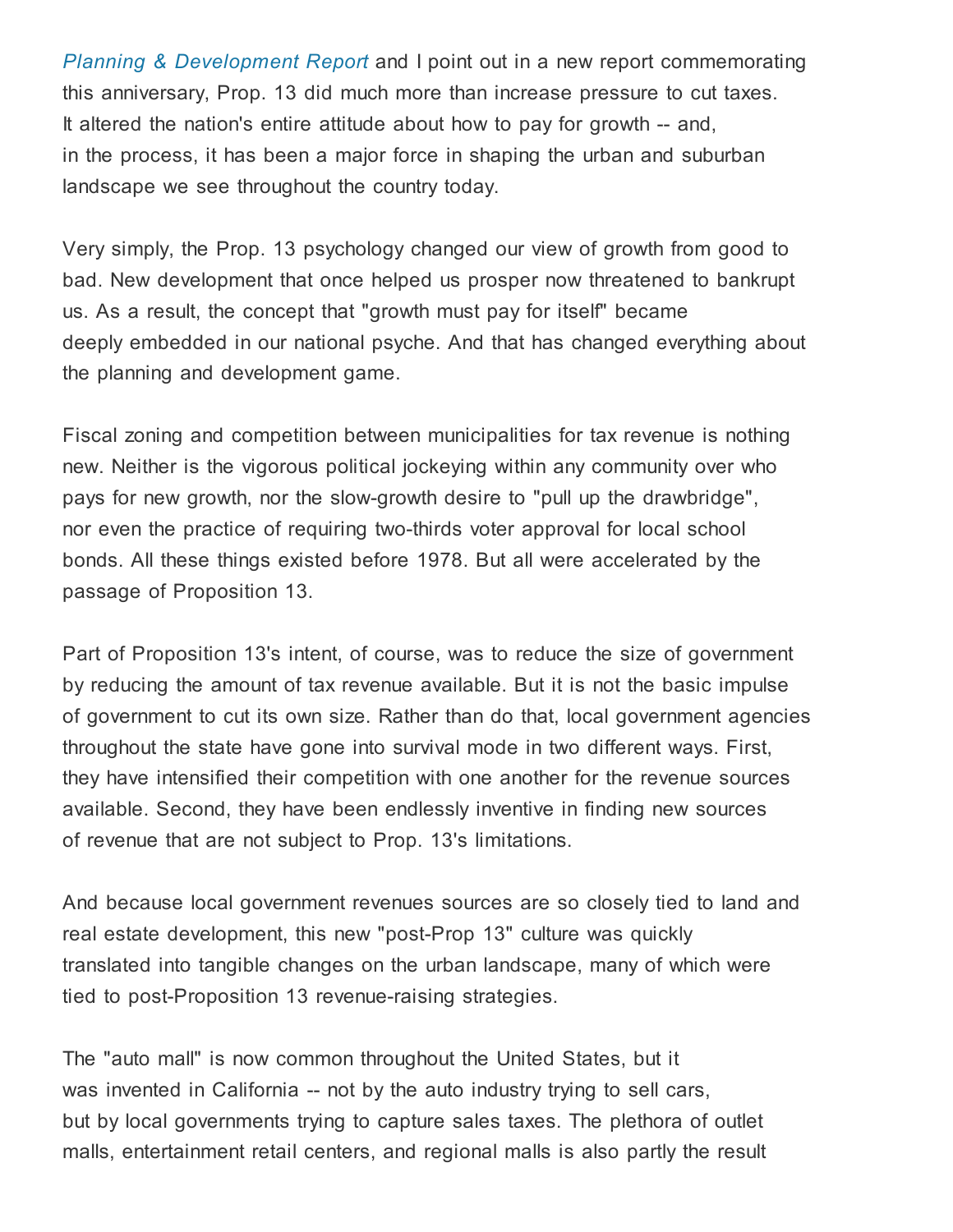of Proposition 13. So is the boomlet in the creation of new cities in the last twenty years -- because for the first time in history, a California community could incorporate by transferring money out of the county treasury rather than raising taxes. Many of California's sprawling regional development patterns are the result of Proposition 13 also. Well-located cities have been able to cherry-pick retail centers, high-end housing, and other tax "winners". Meanwhile, starter homes and other tax "losers" have been relegated to distant locations on the metropolitan fringe, often in unincorporated areas, where county leaders are desperate to generate any types of revenue they can get.

Similarly, California has become home to some of the most peculiar revenue-raising mechanisms in the history of American public finance. Parcel taxes, previously not permitted, are now common. Mello-Roos taxes were invented specifically to circumvent Proposition 13, and in the process created a municipal bonding mechanism that many on Wall Street still don't understand. Development impact fees are now a basic part of the California landscape -- as is the "nexus consultant," whose job it is to prove the relationship between the fee being charged and the problem being created by the project. The state has also seen creative use of many different types of assessment districts. The end result has been to shift most of the cost of new infrastructure from property taxpayers to developers and new homebuyers.

What is perhaps most surprising is that this basic model of California planning -- the Post-Prop. 13 model, we'll call it --has survived all the upheavals of the last 25 years. Slow-growth sentiment has chilled whenever the real estate market has tanked, but it didn't vanish. Even when there was nary a construction loan to be found in the whole state, land developers kept going after specific plans and development agreements, and slow-growthers kept suing them and putting their projects on the ballot.

Similarly, just when the fiscal zoning fad should have been fading into the background, the harsh financial realities of the 1990s gave it new life. In 1992 and 1993, the state government reminded the locals of who's boss by shifting 25% of the property tax in the state -- that's somewhere around \$4 billion - away from cities and counties to the schools. Housing and other property tax-oriented